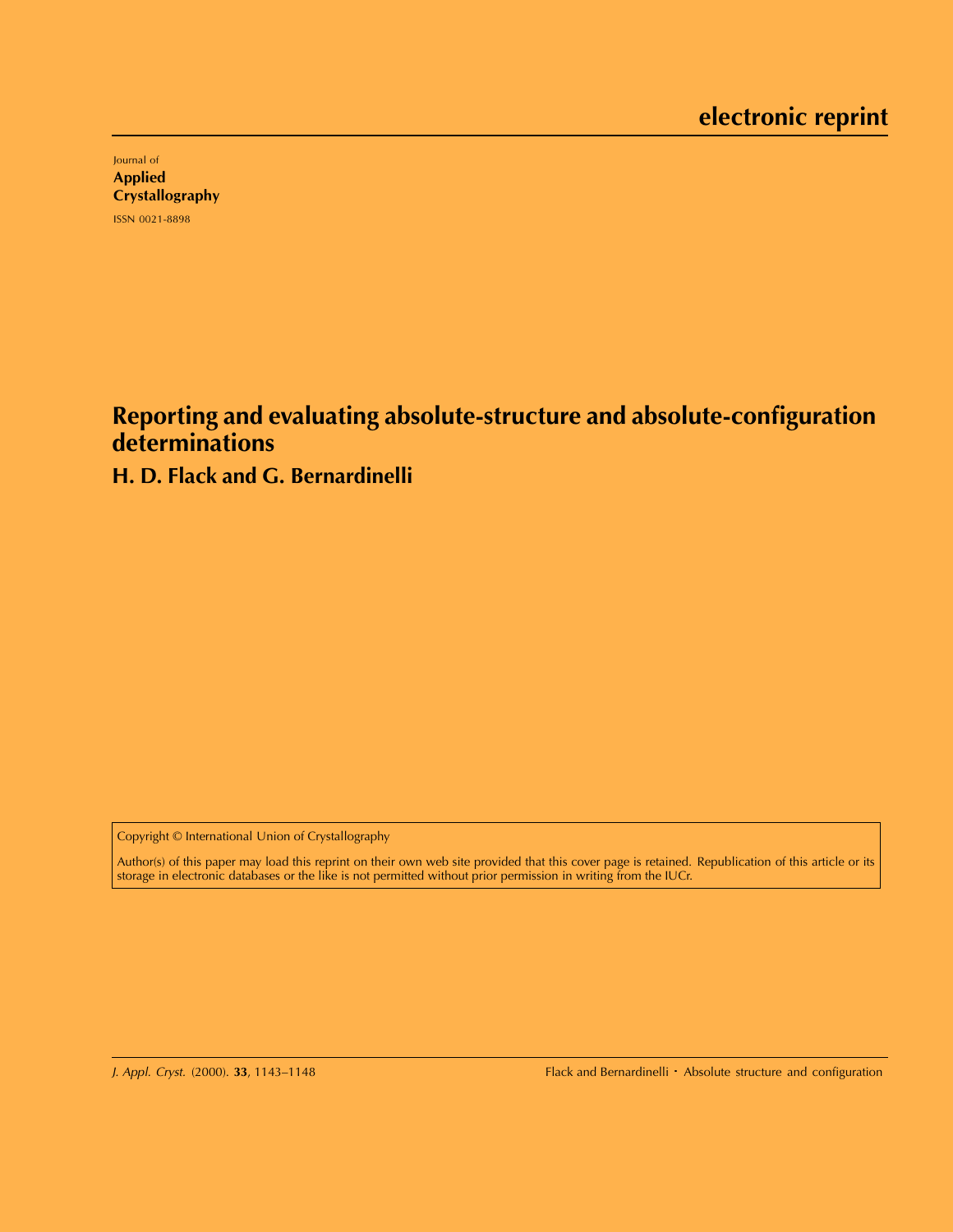Journal of Applied Crystallography

ISSN 0021-8898

Received 14 December 1999 Accepted 5 May 2000

# Reporting and evaluating absolute-structure and absolute-configuration determinations

## H. D. Flack\* and G. Bernardinelli

Laboratoire de Cristallographie, University of Geneva, 24 quai Ernest-Ansermet, CH-1211 Genève 4, Switzerland. Correspondence e-mail: howard.flack@cryst.unige.ch

Detailed practical and numerical information is provided for undertaking and evaluating absolute-structure and absolute-configuration determinations. The interpretation of numerical values of x, the Flack [Acta Cryst. (1983), A39, 876 $-$ 881] parameter, and its standard uncertainty  $u$  are explained in terms of the inversion-distinguishing power. Moreover, the conditions to obtain reliable values of  $x(u)$  are detailed. Further explanatory material is provided on the use of right-handed axes, valid intensity data, the application to macromolecular structures, the dangers of polar-dispersion errors, Euclidean normalizers of space groups, the detection and reporting of molecular symmetry, enantiopurity and optical activity in solution. New CIF data names are introduced.

 $©$  2000 International Union of Crystallography Printed in Great Britain - all rights reserved

### 1. Introduction

We have described the fundamental notions and conceptual basis of absolute structure and absolute configuration (Flack & Bernardinelli, 1999). However, certain practical aspects deriving from that analysis need to be treated in greater detail to be of practical use to the structure analyst. Our detailed study of the printed text of all articles in Vol. 52 of Acta Crystallographica Section C (1996) and computer searches on the 1996 CIF archive, together with information drawn from other sources, has enabled us to prepare the current practical guide to absolute-structure and absolute-configuration determination together with their evaluation and reporting.

Two examples of misunderstandings, each with a short explanation, will now be cited. The full texts of Flack & Bernardinelli (1999) and the current paper need to be read for a detailed understanding. Kilbourn et al. (1997) in a publication entitled Absolute configuration of  $(+)$ - $\alpha$ -dihydrotetrabenazine, an active metabolite of tetrabenazine, reported their determination of the absolute configuration of an organic compound based on the following results: ` ... the absolute structure parameter refined to  $-0.4 \pm 0.3$  for the assignment shown in Fig. 2. When the opposite configuration was tested, the parameter was  $+1.3 \pm 0.3$ . The authors have clearly not understood how to interpret the Flack (1983) parameter and are unaware that their experiment has not been able to determine the absolute configuration of the compound studied. Retoux *et al.* (1996) in their study of  $(R<sub>S</sub>)$ -4-p-toluenesulfinylcyclohexa-1,4-diene-carboxylic acid ethyl ester,  $C_{16}H_{18}O_3S$ , space group  $Pna2_1$ , are able to state: 'The absolute configuration was assigned to agree with the known chirality of the sulfoxide group as established by the synthesis of ... and the method described by Flack (1983) was used to confirm the absolute configuration  $\chi = 0.33$  (11) [compared to  $\chi =$ 0.67 (11) for the inverted absolute structure].' In space group  $Pna2<sub>1</sub>$ , their compound is necessarily present as a racemate within the crystal structure.

#### 2. Estimation

#### 2.1. Interpreting numerical values of  $x(u)$

The numerical estimate of the Flack (1983) parameter  $x$  and its standard uncertainty  $u$  are obtained by some numerical procedure (refinement). It is clear from its definition that  $x$  has a physically meaningful range of  $0 \le x \le 1$ , as shown in Fig.  $1(a)$ . However, as the estimate of x is obtained from experimental data with random statistical fluctuations, it may well be that the estimate lies outside the physically meaningful range. To see what the possible extent of this statistical range of  $x$ may be, one uses the known properties of the Gaussian probability density function  $N(\mu, \sigma)$ . For a measured x following a Gaussian distribution, there is a 99.98% chance that the observed value of x will obey  $(\mu - 3\sigma) \le x \le (\mu + 3\sigma)$ . As in our case  $\mu$  is limited to the physical range  $0 \le \mu \le 1$ , it is evident that an estimate of  $x$  will fall, with a very high probability, in the range  $-3u \le x \le (1 + 3u)$ . This is shown in Fig.  $1(b)$ . Values of  $x(u)$  lying outside this statistical range were few and far between in Vol. 52 of Acta Crystallographica Section C (1996), and it is thought that the most probable reason for the outsiders is that of a blunder. It is also worth pointing out that for values of  $x > 0.5$ , the model of the crystal structure is inverted with respect to the major component of the crystal. This is indicated in Fig.  $1(c)$ . It is normal practice to invert the structure to obtain a value of  $x \leq 0.5$ . In the rest of this text, we assume that this has indeed been carried out.

To evaluate a potential absolute-structure determination one proceeds by first analysing the value of  $u$  to see whether the data contain significant information for this purpose. Later, if the value of  $u$  is satisfactory, one may examine the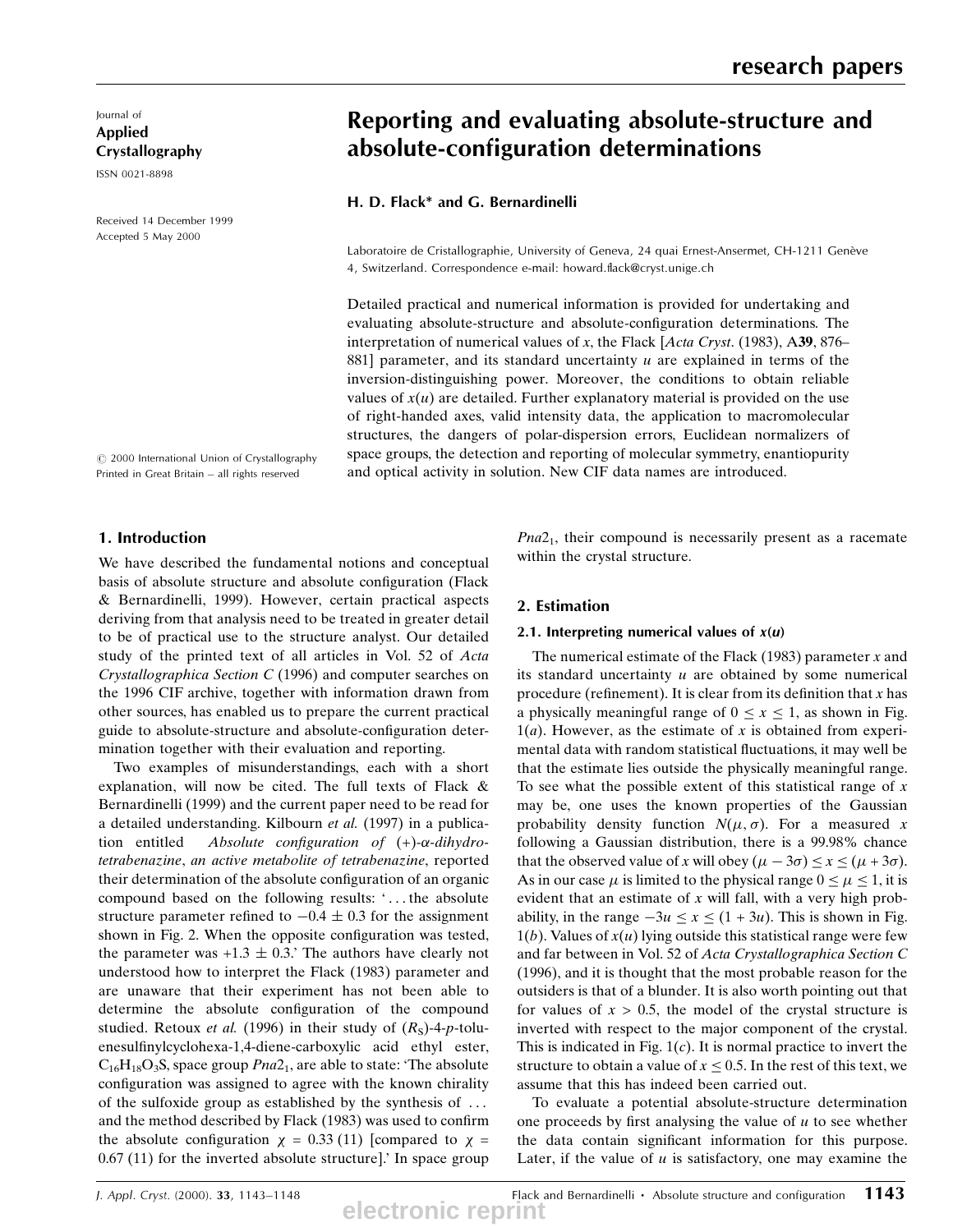

### Figure 1

Domains of values of x, its  $u$  and the inversion-distinguishing power:  $(a)$ the physical domain of  $x$ ; (b) the statistical domain of  $x$ ; (c) the domain of x where the crystal and the model are inverted one with respect to the other; (d) the statistical domain of a crystal untwinned by inversion;  $(e)$ the statistical domain of a crystal twinned by inversion;  $(f)$  the domain of strong inversion-distinguishing power; (g) the domain of enantiopuresufficient inversion-distinguishing power;  $(h)$  the domain of weak inversion-distinguishing power. For  $(f)$ ,  $(g)$  and  $(h)$ , the horizontal lines are of varying intensity. In the part of the line which is black, the inversion-distinguishing power may be deduced from the value of  $u$  alone. In the part of the line which is grey, the inversion-distinguishing power may *not* be deduced from the value of u alone. In  $(b)$ ,  $(d)$  and  $(e)$ , arbitrary values of  $u$  have been drawn and in practical applications the value of  $u$  yielded by the experiment must be used.

value of  $x$  itself. To this purpose, attention was drawn by Flack & Bernardinelli (1999) to the reciprocal relationship between the inversion-distinguishing power of the data and the value of u: the larger the value of  $u$ , the lower the inversion-distinguishing power; the smaller the value of  $u$ , the higher the inversion-distinguishing power. To quantify this relationship we consider again a Gaussian distribution  $N(\mu, \sigma)$  of the estimate of  $x$ . An observed value of  $x$  will almost certainly lie in a domain of width 6 $\sigma$  centred on the mean  $\mu$ . This width of  $6\sigma$ , or in practical applications  $6u$ , must be compared to the physical domain  $0 \le x \le 1$  of width 1 for the Flack (1983) parameter.

When the inversion-distinguishing power is weak, the Gaussian width 6u must not only cover the whole physical domain but also take into account the statistical fluctuations in the data. It seems reasonable to specify a lower limit on  $u$  which allows 6u to encompass a domain  $-0.5 \le x \le 1.5$  of width 2. Thus when  $6u > 2$ ,  $u > 0.3$  and the inversion-distinguishing power is weak. This is shown in Fig.  $1(h)$ .

When the inversion-distinguishing power is strong, one proceeds in a similar way by requiring that domains around the values of  $x = 0.0$ ,  $x = 0.5$  and  $x = 1.0$  should be well defined and clearly distinguishable from one another. This requires five domains, each of width 6u, centred at  $x = 0.0, 0.25, 0.5, 0.75$ and 1.0, meaning that the physical domain of width 1.0 corresponds to  $4 \times 6u = 24u = 1.0$ . Thus when  $u < 0.04$ , the inversion-distinguishing power is strong, as is shown in Fig.  $1(f)$ .

It may be that some other prior information is available from which one can deduce that the formation of inversion twins is impossible. The most obvious case is that of a chemical compound known to be enantiopure. In this case one may be less stringent than in the previous paragraph and only require that domains around  $x = 0.0$  and  $x = 1.0$  be well defined and clearly distinguishable. This requires three domains of width 6u centred at  $x = 0.0, 0.5$  and 1.0, meaning that the physical domain of width 1.0 corresponds to  $2 \times 6u = 12u = 1.0$ . We will call this an enantiopure-sufficient inversion-distinguishing power; it is presented in Fig.  $1(g)$ .

Once the strength of the inversion-distinguishing power has been established, the value of  $x$  itself may be examined in relation to  $u$ . For a weak inversion-distinguishing power, no interpretation of the value of  $x$  can be made. Consequently, in the rest of this paragraph we are dealing with the cases of strong or enantiopure-sufficient inversion-distinguishing power. For the interpretation of x based on an enantiopuresufficient distinguishing power to be valid, one requires  $a$ priori biological, chemical or physical evidence that the compound is truly enantiopure. For a valid absolute-structure determination, one needs both a strong or an enantiopuresufficient inversion-distinguishing power and a value of  $x$  close to zero within statistical fluctuations. For these cases,  $|x| < 2u$ , as shown in Fig.  $1(d)$ , assures a valid absolute-structure determination from a single crystal which is not twinned by inversion and for which the refined atomic model and the crystal correspond to each other. Crystals twinned by inversion (Flack  $&$  Bernardinelli, 1999,  $\S$ 3.3 therein) correspond to  $x \neq 0$  and these may be identified from the experimental value of  $x(u)$  if  $x > 3u$ , as indicated in Fig. 1(e). It is not possible to determine the absolute structure of a crystal twinned by inversion as the crystal is constituted by a mixture of inverted structures. For a truly enantiopure substance,  $x > 3u$  should not occur as this implies that the crystal is not enantiopure. Should such a result occur, one should critically examine both the entire procedure used in the crystal growth and the crystal structure analysis, and the experimental basis for the proof of enantiopurity.

In this section we have shown that  $u > 0.3$  implies a weak inversion-distinguishing power, that  $u < 0.1$  implies an enantiopure-sufficient inversion-distinguishing power, and that  $u <$ 0.04 implies a strong inversion-distinguishing power. The converse of any of these propositions is not true and the presentation in Figs.  $1(f)$ ,  $1(g)$  and  $1(h)$  of lines of fading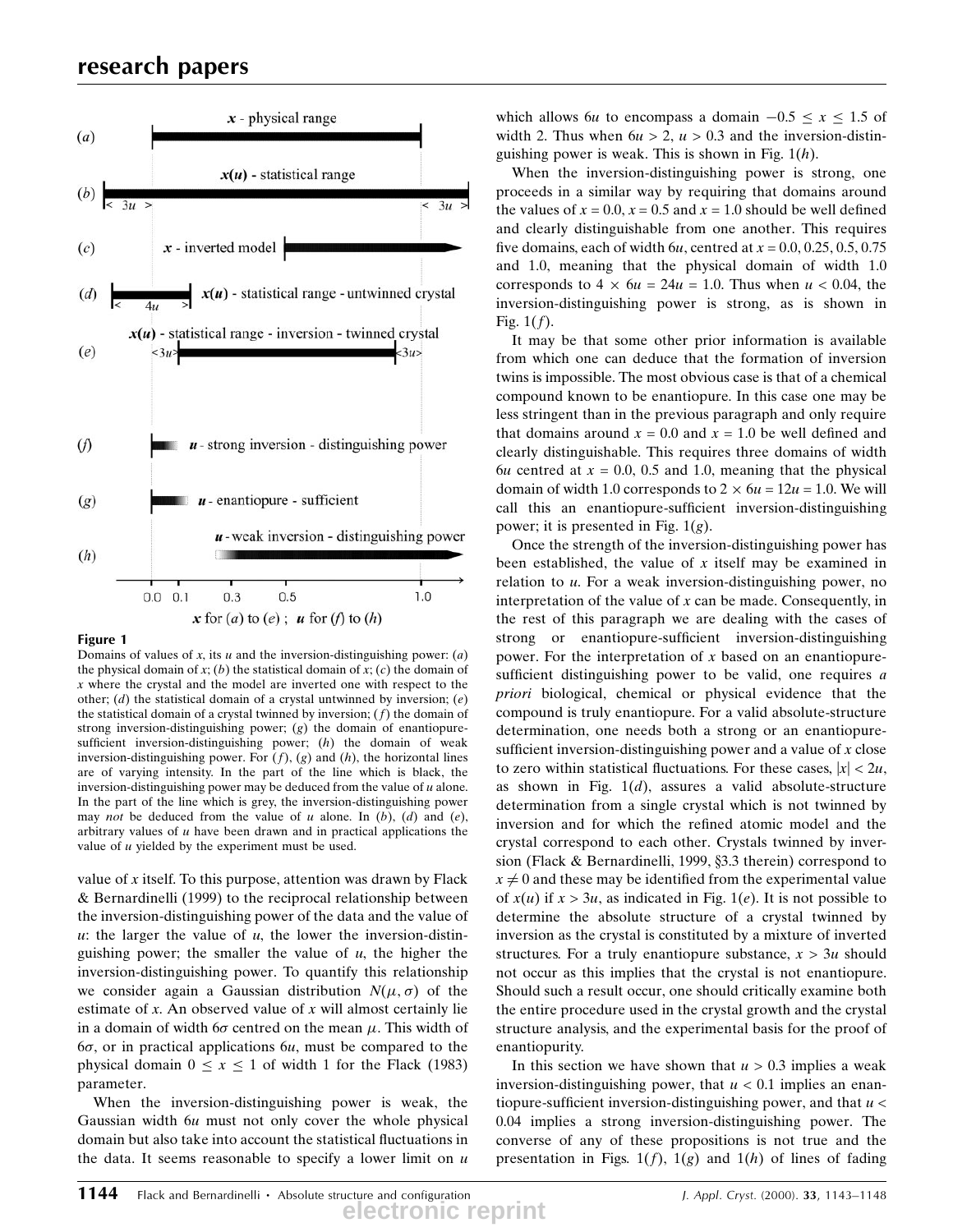intensity is intended to make this clear. However, for an inversion-distinguishing power to be assigned to a level outside of the numerical ranges fixed above, a whole host of information needs to be presented and critically evaluated.

## 2.2. Obtaining reliable values of  $x(u)$

One must ensure that  $x$  and its  $u$  have been calculated using a valid algorithm in order to undertake an absolute-structure determination correctly. As  $x$  is one of many parameters of the physical model of a crystal structure, the values of which are to be found by optimization based on some general criterion, it is essential in the final cycles of optimization that all parameters be varied jointly and simultaneously. If this prescription is not followed, two effects may occur separately or together:  $(a)$  the value of  $x$  may not correspond to the best value for the optimization criterion and  $(b)$  u may be incorrectly estimated, most frequently underestimated. From current usage and publications, several examples will now be described where the prescription is being violated with the danger of producing biased results.

2.2.1. Sparse-matrix least squares. Least squares is the most common procedure used for estimating  $x(u)$ . In this method, simultaneous joint variation of parameters implies that fullmatrix least squares must be used in the final cycles of refinement (see also, Schwarzenbach et al., 1989). However, in the SHELXL93/97 program (Sheldrick, 1993/1997) a value for the Flack (1983) parameter is calculated by the hole-in-one algorithm which does not involve simultaneous joint refinement of x with the other parameters.  $x$  is held constant at zero during the least-squares refinement of the atomic parameters. After the final shifts in these have been applied, structure amplitudes are calculated to correspond to this final model. It is at this stage that the necessary totals are accumulated to evaluate x and its standard uncertainty in what amounts to a single-variable single-cycle linear regression. The atomic coordinates nevertheless correspond to a value of x of zero. The documentation and output of SHELXL93/97 clearly indicate that *hole-in-one* may lead to erroneous values of  $x$ itself. In a series of tests run for us by Dr A. L. Spek of the University of Utrecht we have also found that the uncertainty  $u$  of x may be underestimated by a factor of up to 3 by *hole-in*one compared to full-matrix least squares. In SHELXL93/97, full-matrix least-squares refinement of the Flack (1983) parameter may be obtained by way of the TWIN/BASF instructions; we recommend that this procedure be used in all cases. Negative twin fractions are reset to 0.001 in SHELXL97 and clearly it is inappropriate to use the reset value of  $x$  in the tests described in  $\S 2.1$ . [The non-reset value of x may nevertheless be recovered by the artifice of inverting the structure model and refining again to convergence. The twin fraction obtained is greater than one and corresponds to  $1 - x$ (Linden, 1999).]

2.2.2. Stabilized least squares. In the case of highly correlated parameters, the normal-equations matrix may become very ill-conditioned in a least-squares refinement. Two closely related techniques, namely shift-limiting restraints and the Levenberg-Marquardt method, are frequently used in crystallographic refinement programs to produce a better-conditioned normal-equations matrix. These techniques work by adding positive values to the terms on the principle diagonal of this matrix. Consequently, if this stabilized matrix is used for the calculation of the standard uncertainties, they will be systematically underestimated. The shift-limiting restraints or the Levenberg-Marquardt terms should be removed prior to the matrix inversion needed for the calculation of the uncertainties (see Schwarzenbach & Flack, 1999). There were no clear reports of instability in the refinement of the Flack (1983) parameter in Vol. 52 of Acta Crystallographica Section  $C$  (1996). It is not clear whether this is entirely due to the inherent stability of this linear parameter or to the covert use of some stabilization technique during the least-squares refinement.

# 3. Reporting and evaluating

### 3.1. Right-handed axes

As emphasized and discussed by Rogers (1975), righthanded sets of axes must be used at every stage of an analysis of absolute structure. Of particular danger for the structure analyst are basis transformations performed to bring the unit cell into a standard setting. To maintain right-handed axes, any basis transformation matrix must have a positive determinant. A transformation matrix with a negative determinant will transform a right-handed set of axes into a left-handed set of axes, and conversely. The sign of the determinant can not be spotted simply by counting the number of positive and negative elements in the transformation matrix.

# 3.2. Intensity data

General considerations on the choice of intensity data and their treatment have been presented by Flack & Bernardinelli (1999). It should be pointed out that if intensity data are averaged in the Laue symmetry, values of the Flack (1983) parameter in the neighbourhood of 0.5 will be obtained. Some of the papers in Vol. 52 of Acta Crystallographica Section C (1996) do indeed show values of x very close to 0.5. These may arise from true equivolume inversion twins or from averaging under the Laue symmetry. In general, there was insufficient information available to determine whether a mistake had been made. In version 1.8 of TEXSAN (Molecular Structure Corporation, 1997) for Unix (Linden, 1999), the signs of reflections are scrambled during the sorting/merging process of data reduction even if the averaging is being undertaken in the non-centrosymmetric crystal point group. This also leads to values of  $x$  very close to 0.5.

In cases of intermediate inversion-distinguishing power, it is of interest to supplement the standard intensity data by measurement of absolute-structure-sensitive Friedel opposites. Le Page et al. (1990) give invaluable advice concerning the choice and the precautions to be made in the measurement of these reflections. Grochowski (1997) and Grochowski  $\&$ Serda (1997) give similar advice and also make use of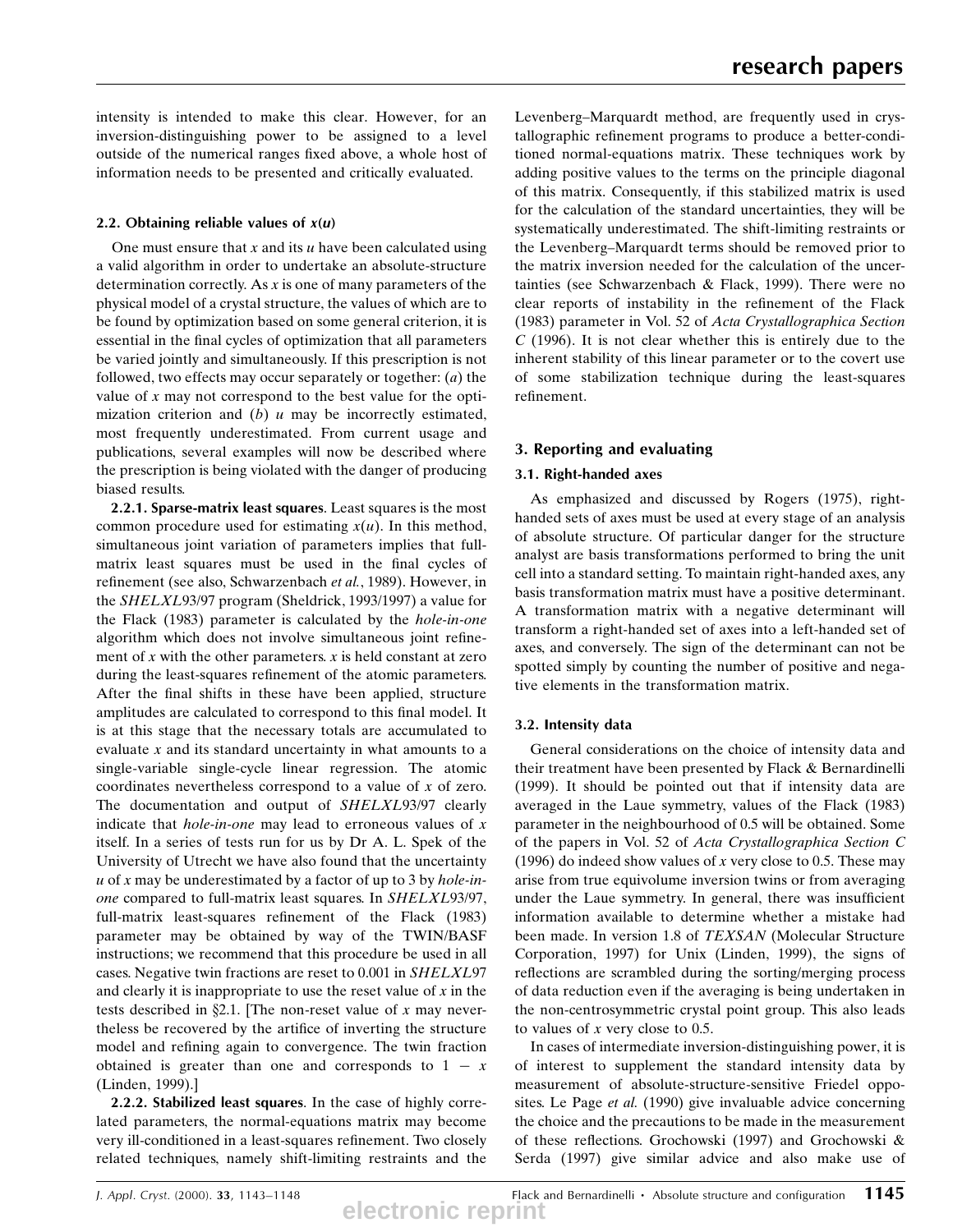azimuthal scans measured on a six-circle diffractometer for establishing the absolute structure of a crystal of a compound containing only N, C and H. Although we do not consider it correct to use these extra measurements independently of the main data collection, it is not entirely clear how to incorporate them optimally. For example, in data measured using the precautions of Le Page et al. (1990), the systematic errors in intensity of Friedel opposites are nearly identical. This leads to a situation where the fit on the intensity differences between Friedel opposites is better than the overall fit of the data. In such cases the uncertainty in  $x$  will, by consequence, be overestimated. Some data we have examined indicate that this is happening, but more study is needed.

# 3.3. Hardware and software calibration

It is essential that structure analysts test their instrumentation hardware and software on delivery and after any modification by using reference substances. We have often used crystals of potassium hydrogen  $(+)$ - $(2R,3R)$ -tartrate for this purpose, whereas Hynes & Le Page (1991) prefer sucrose.

# 3.4. Incorrect scattering factors

A referee has pointed out that a common cause of incorrect values of  $x(u)$  is the inadvertent use of the wrong wavelength or element type.

# 3.5. Graphics

The visual perception, and hence the chirality, of objects represented by stereo pairs of diagrams is affected by whether they are prepared for and viewed by the `wide-eyed' or the `cross-eyed' technique (see e.g. Anderson & Farell, 1999). Authors should always check their diagrams to make sure that they correspond to the correct chirality.

# 3.6. Current limits to routine absolute-structure determination

It is of interest to know what practical conditions limit the determination of absolute structure from routine measurements in terms of anomalous-dispersion contribution, data completeness and other experimental factors. Our study of Vol. 52 of Acta Crystallographica Section C (1996) is very limited in its capacity to provide new evidence on this matter for the following reasons. Firstly, structure analysts have a natural and understandable tendency to prejudge the capacity of each crystal to furnish information on absolute structure; if this capacity is judged to be too small a priori, a treatment of absolute structure is not attempted and in the publication may not even be mentioned. Secondly, if an absolute-structure determination is judged to be too poor to merit the publication of the corresponding numerical values, a short note in the style `Flack (1983) parameter indeterminate' is often recorded. Lastly, for substances where a part or the whole of the compound is of known absolute configuration, the structure is set accordingly and no confirmation by anomalousdispersion effects is attempted. While the above procedures are certainly acceptable, it would nevertheless be preferable to

produce a report such as: 'Flack parameter =  $-0.8$  (10) (inconclusive)' or `Flack parameter unstable'.

# 3.7. Macromolecular structures

Proteins represent an interesting class of compounds for which the absolute configuration is known  $a$  priori in very many cases. For some classes of protein, structure refinement is now being carried out to atomic resolution, resulting in interpretable anisotropic atomic displacement parameters (Merritt, 1999). With data of such quality it is clear that anomalous-dispersion effects need to be treated properly (Parkin, 1998). At present, it is common practice for Friedel opposites to be merged and for all  $f''$  to be set to zero prior to the refinement stage. As yet no systematic study has been published to demonstrate the effects of this inconsistent procedure and only a few cases using unmerged Friedel opposites have appeared in the literature (Parkin et al.,  $1996a,b$ ).

# 3.8. Polar-dispersion error

Vol. 52 of Acta Crystallographica Section C (1996) contains a good proportion of papers that present non-centrosymmetric structures with significant dispersive scatterers and that make no mention either of absolute structure or of the Flack (1983) parameter and perhaps take no account of it. In some of these papers, the conditions are ripe for a significant polardispersion error leading to errors in bond lengths and angles. Cruickshank & McDonald (1967) give estimates of the size of the polar-dispersion error.

# 3.9. Euclidean normalizers of space groups

There are two properties of non-centrosymmetric space groups which are needed in the treatment of absolute structure. The first concerns the identification of those directions for which the origin can not be placed by reference to the symmetry elements alone. The second concerns the coordinates of the inversion point to change a structure into its inverse. Separate solutions to these problems have appeared in the literature over the years (Bernardinelli & Flack, 1985; Flack & Schwarzenbach, 1988; Donnay & Le Page, 1978; Sheldrick, 1993, 1997). However, the necessary information also appears in the table of Euclidean normalizers of the space groups (Koch & Fischer, 1996) available in the International Tables for Crystallography, Vol. A (1996). In Table 15.3 therein, those space groups where the origin can not be fixed with respect to the symmetry elements may be recognized by an initial letter Z in the symbol for the Euclidean normalizer in column 3, and the free directions may be recognized by an  $\varepsilon$ in column 4. The point for inversion of the structure is indicated in column 6. Of course, the tables of Euclidean and affine normalizers of plane and space groups have far more general applications and practical uses than those mentioned here.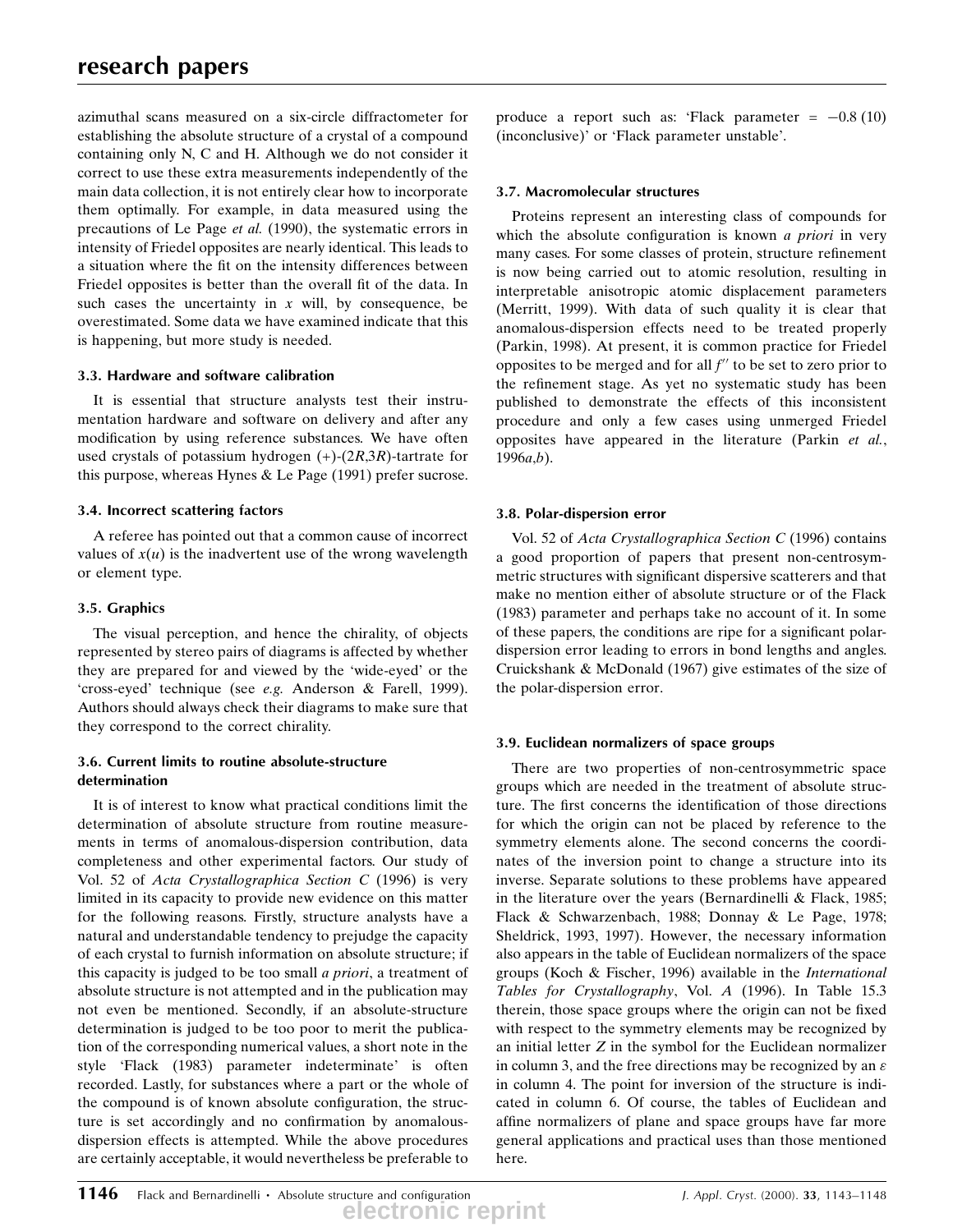#### 3.10. Molecular symmetry

In §6 of Flack & Bernardinelli (1999), three conditions for the successful deduction of absolute configuration from absolute structure were enumerated. The space-group restriction is easy to apply; in Vol. 52 of Acta Crystallographica Section C (1996) we detected no cases where the authors claimed to have determined an absolute structure or an absolute configuration from a centrosymmetric structure. On the other hand, there were claims in one form or another for absolute-configuration determination from non-centrosymmetric but achiral structures (see  $\S1$ ). We also noticed several articles in which the results justified a valid absolute-structure determination for a chiral structure, but in which the authors made no interpretation of its application to fixing the absolute configuration.

The chiral molecular entity restriction and the solid-state enantiopurity restriction require the identification of the crystallographic and the non-crystallographic symmetry of all of the molecules in the asymmetric unit. The chirality sense of the symmetry-independent molecules also needs to be identified with due account being taken for conformational changes which do not affect the chirality. For example, PLATON (Spek, 1999) determines the point symmetry of any molecular species in the structure and gives the stereochemical description  $(R \text{ or } S)$  of chiral centres. We are unaware of software capable of indicating the chirality sense of an enantiomer not due to chiral centres. It is essential for the evaluation of absolute-configuration determinations that the crystallographic and non-crystallographic symmetry of all the molecules and the chirality relationships between independent molecules be reported. For this purpose, the most promising nomenclature suggested so far is that of Chernikova et al. (1991), but this would need to be extended for the current purposes. Crystal chemical studies of structures with more than one independent molecule in the asymmetric unit have already been published (see e.g. Brock & Dunitz, 1994 for a very informative review); these as well would benefit from the reporting of molecular symmetry in primary crystal structure publications and in database compilations. Structure analysts must always bear in mind that chiral crystal structures may be composed from achiral molecules or from racemates (see e.g. Jacques et al., 1994) and that racemization may take place on the same time scale as the crystallization process.

#### 3.11. Enantiopurity

It seems frequently to be the case that there is an implicit assumption that chiral molecules have been crystallized from an enantiomerically pure mother liquor. Furthermore, precious little evidence is presented for its justification. For absolute-configuration determination, one requires a quantified statement of the enantiopurity of the bulk compound. Ideally this should take the form of a measure of the enantiomeric excess together with its standard uncertainty. Frequently, the establishment of enantiopurity is carried out by enantioselective chromatography; it is helpful here to recall very briefly some of the precautions necessary to obtain

meaningful results. As the interaction between the enantioselective agent of the chromatography column and the test compound is specific, a column always needs calibrating with an enantiomeric mixture of the compound under the same conditions as those used for analysing the bulk compound (Francotte, 1996, 1997, 1999). It is not necessary that this calibration enantiomeric mixture be the racemate. In the pharmaceutical industry, measurements of the `limit of detection' and 'limit of quantitation' are undertaken for patent requirements (Francotte et al., 1996). These limits must be closely associated with those meaningful for absoluteconfiguration determination.

It is of interest to consider what limits to the concentration of enantioimpurities are required for satisfactory absoluteconfiguration determinations. For a compound containing only atoms of low atomic mass, the mass of the crystal used for diffraction measurements is  $ca$  1  $\mu$ g and one may reasonably suppose that this has been crystallized from 1 mg of bulk compound. The crystal thus represents one part in  $10<sup>3</sup>$  of the bulk. Moreover, one should require that not more than 1% (one part in  $10<sup>2</sup>$ ) of the crystal should contain the enantioimpurity. Overall, one sees that the bulk compound should contain no more than one part in  $10<sup>5</sup>$  of the enantioimpurity for the diffraction experiment on one single crystal to provide an absolute-configuration determination truly applicable to the bulk compound. This is, of course, a worst-case calculation in which all of the enantioimpurity finds its way into the particular crystal studied.

### 3.12. Optical activity

Very few papers on enantiomers in Vol. 52 of Acta Crystallographica Section C (1996) report measurement of the optical rotation in solution and precede the chemical name of the compound with the corresponding  $(+)$ ,  $(-)$  or  $(\pm)$ . The optical activity is a very useful way of characterizing or 'fingerprinting' the bulk compound, and presents a simple way of checking for some gross mistakes. Unfortunately, polarimeters require a higher concentration than that obtained by dissolving the single crystal used for diffraction measurements, for it would be most helpful to characterize the optical activity in solution of only this one single crystal. Harada (1996) has suggested that circular dichroism values might satisfactorily be used instead of measurements of optical activity.

### 3.13. Author declaration

The papers in Vol. 52 of Acta Crystallographica Section C (1996) were frequently mysterious as to whether the authors thought that they had or had not determined the absolute structure and deduced an absolute configuration from this. A clear statement by authors on this matter would be of use.

## 3.14. CIF data items

From our study of Vol. 52 of Acta Crystallographica Section  $C$  (1996), it became apparent that for some data items which need to be reported in absolute-structure and absoluteconfiguration determinations, there were no corresponding